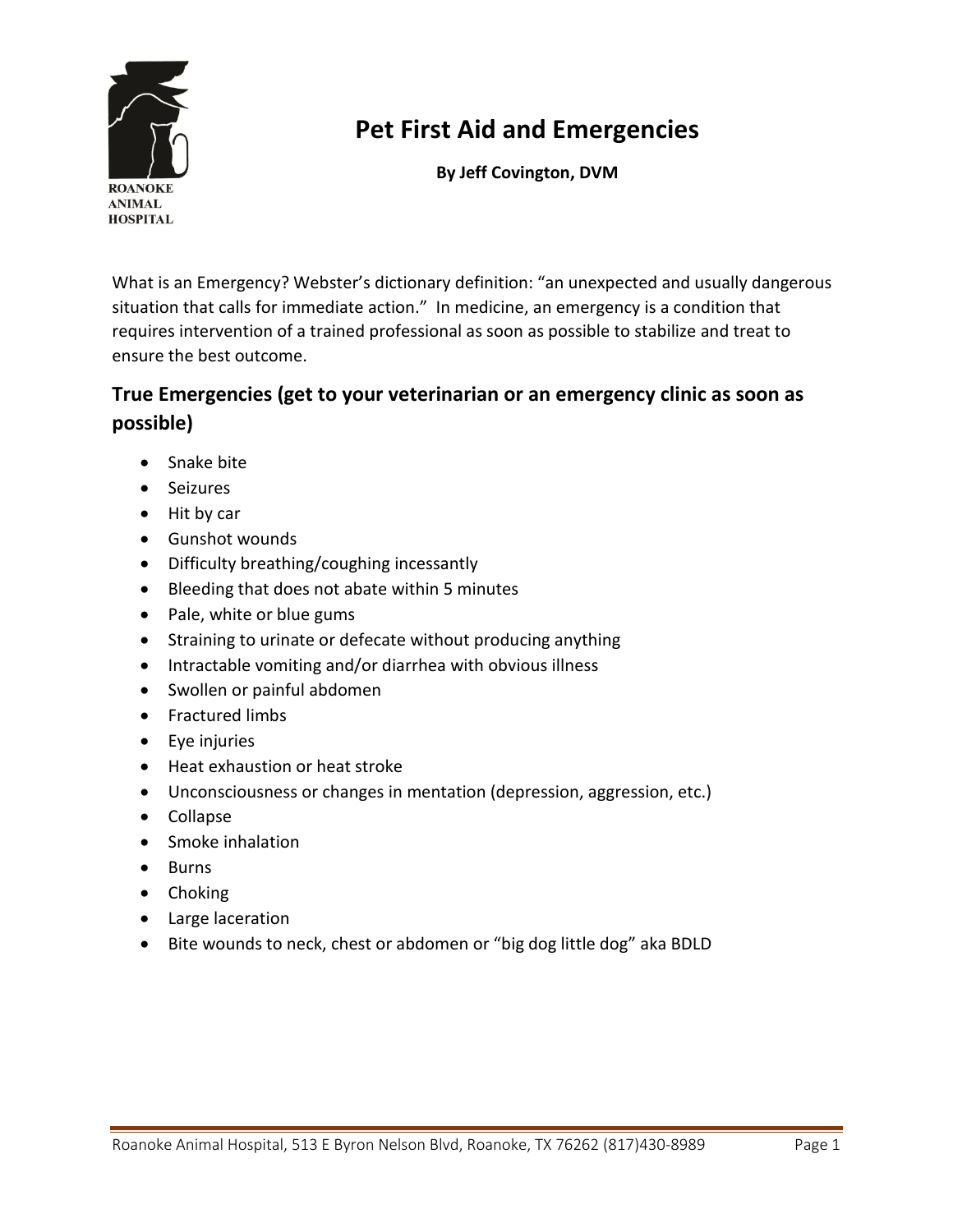### **Urgent Care Situation (Not necessarily an emergency but may seem like it) Call your veterinarian**

- Plant or toxin ingestion (call ASPCA Poison Control or Pet Poison Hotline as well as your vet)
- Chewing an incision or sutures
- Broken nails
- Bee sting or insect bite
- Diarrhea with blood
- Unable to keep food down
- Small laceration
- Pain
- Vulvar discharge
- Hot spots
- Ingestion of a foreign object
- Not drinking for 24 hours or more
- Ocular discharge or painful eyes

#### **"Prefergencies" (call your veterinarian to make an appointment)**

- $\bullet$  Itching
- Ear itching or smelly
- Fleas and/or ticks
- Diarrhea
- Vomiting but acting normal
- Limping
- Lump or mass
- Worms in stool
- Not eating

Majority of emergencies can be prevented! Keeping vaccines up to date, especially in puppies, and keeping pets on a leash or in a crate can prevent the majority of frantic calls to the vet or visits to the emergency clinic.

#### **Transportation**

- Use a well ventilated carrier to transport small dogs and cats
- Larger pets can be carried using a towel, bed sheet, or secured to a board with duct tape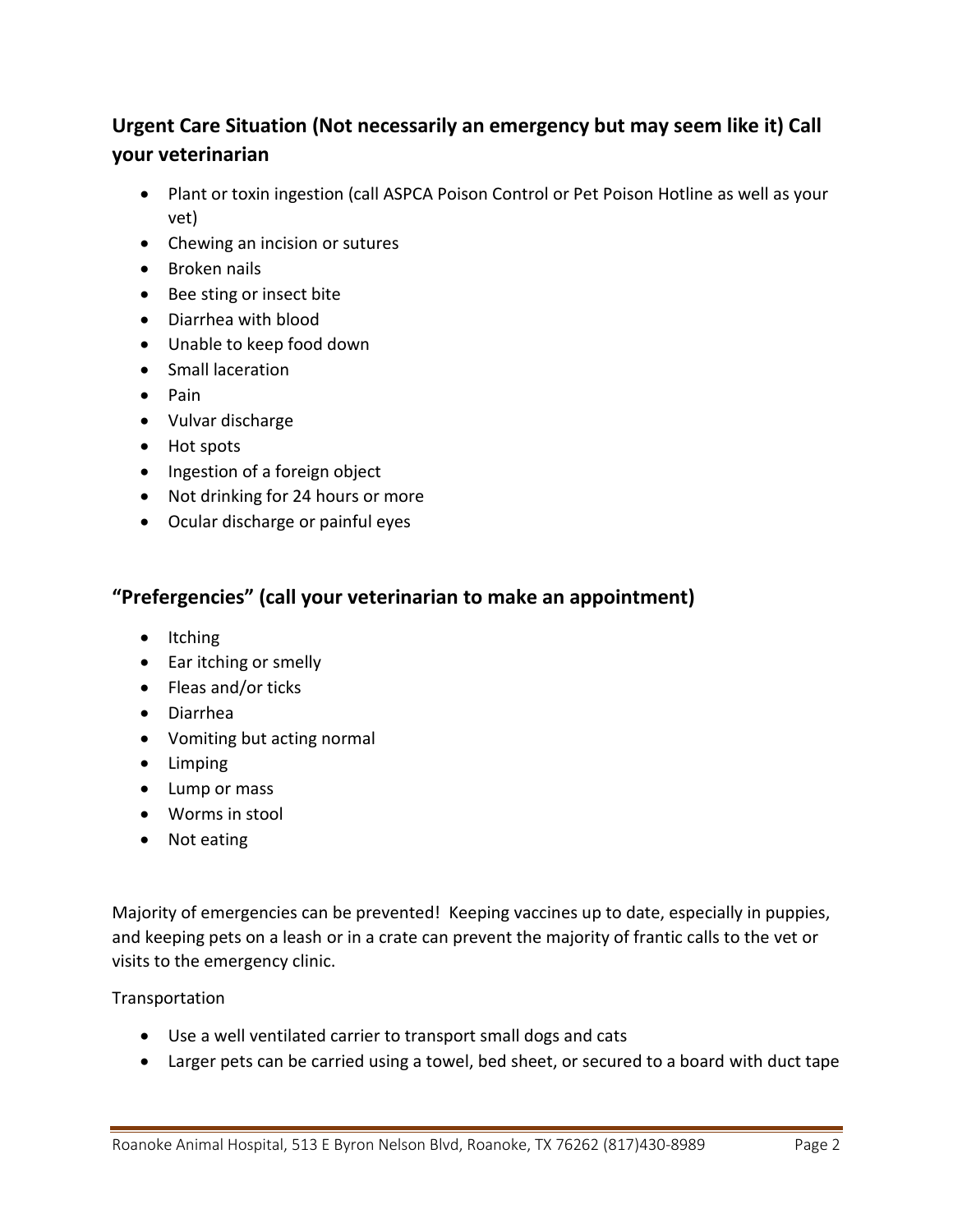### **First Aid for Common Emergencies or Incidents**

### **Dogs and cats will bite or scratch when in pain, frightened or stressed, so protect yourself!**

- Use a towel or blanket to gently wrap pets up
- Muzzle when appropriate. **Never muzzle if having respiratory issue!** Using a quick release muzzle or if necessary a rope, cloth, or strip of towel gently wrapped around the mouth with a half hitch under the jaw, then around the neck. The mouth should not be held shut! Just enough to prevent biting.
- Place cats in a carrier or box lined with towels
- Limit contact during transport to reduce stress and injury

### **Bite Wounds**

- All bite wound that penetrate the skin should be checked by a veterinarian due to hidden trauma and high potential for infection
- Do not apply Neosporin, hydrogen peroxide or any home remedies without instruction from your veterinarian
- Clean wounds with cool water and a soft cloth*.*

### **Bleeding**

#### **Keeping pet confined when you are not around**

#### **Keep dogs on a leash when outside.**

- Clean wounds with cool water and a soft cloth*.*
- Apply gentle pressure to the area. If flow is pulsing, then firmer pressure/bandage and get to a vet ASAP.
- A light bandage can be applied to the area for transport. Do not make the bandage too tight because this may affect tissue perfusion and adversely affect healing. Be able to get two fingers under the bandage all along its margins. When in doubt, do not do it!
- Possible bandage materials: Ace bandage, gauze, clean cotton strips, 2 inch tape, and even feminine hygiene products
- Do not apply a tourniquet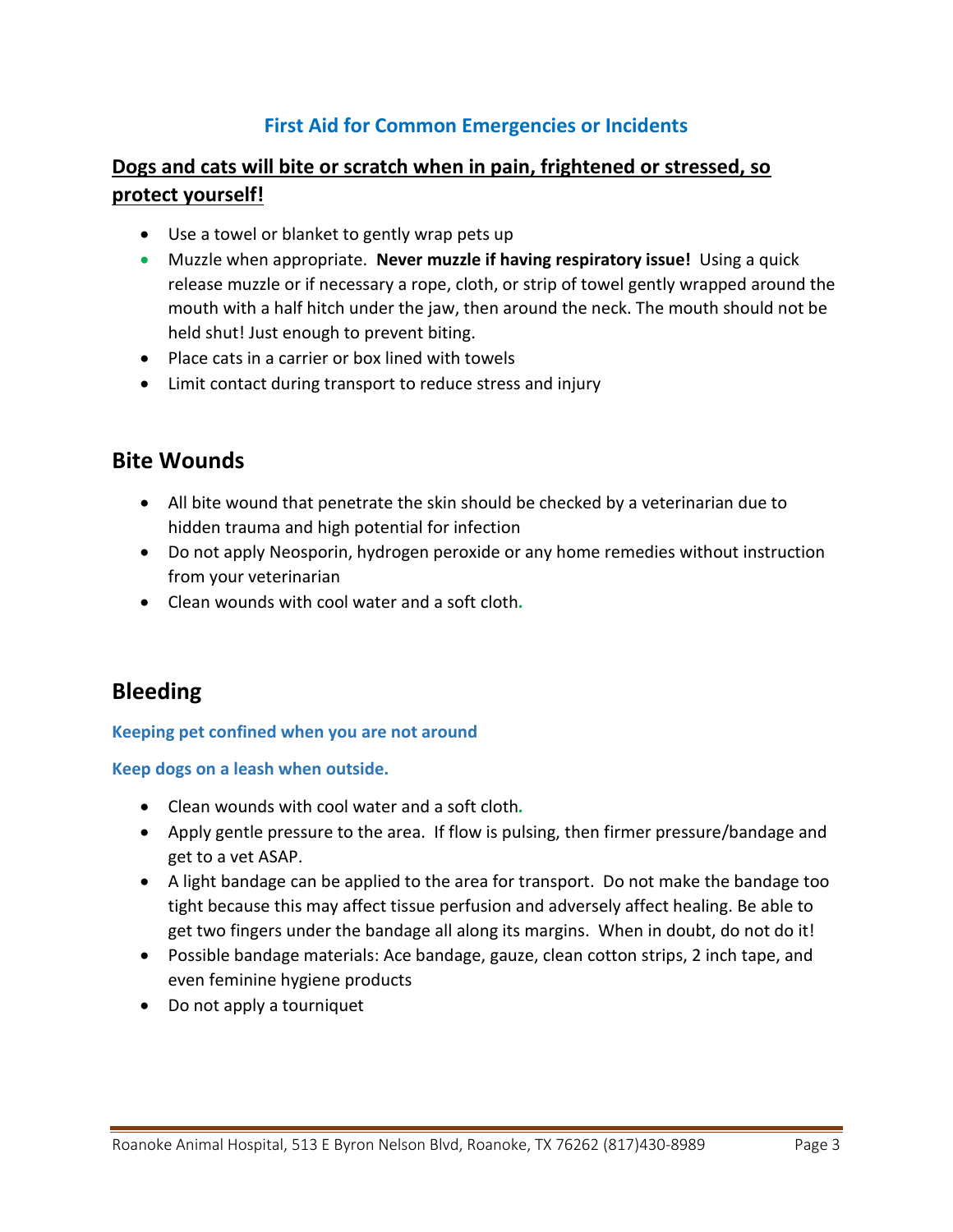### **Broken Bones**

- Use muzzles, towels, blankets, etc. to help restrain
- A splint can be applied if you know where the fracture is and the pet is properly and safely restrained. One key to stabilizing a fracture is immobilizing the joint above and below the fracture. If unable to do this (femur, humerus, pelvic fractures), do not apply a splint! A poorly placed splint may cause more pain and injury than leaving the fracture alone until veterinary care is provided. When in doubt, don't do it!
- Bandage material along with a firm stabilizing structure like wooden tongue depressors, rolled newspaper, PVC pipe, etc. can prevent further trauma or pain.

### **Insect Bite or Sting**

**Lots of potential candidates- ticks, bees, wasps, ants, spiders, scorpions, centipedes, etc.**

**Keep dogs and cats on flea and tick preventative year round**

**Perform a tick check after every outing in woods or fields**

**Save ticks in a sealed jar to take to your vet for identification**

- Identify the insect (or arachnid) if possible. If they can be safely caught, then bring to your veterinarian in a sealed container.
- If a stinger is visible, scrape it off with the edge of credit card or tongue depressor
- Do not squeeze the stinger of a honey bee as this will inject more venom into the wound!
- Do not give any medications unless instructed by your veterinarian.

### **Snake Bite**

**Keep dogs on a leash, especially in wooded areas or tall grass**

Common venomous snakes in our area (from most common to least): Copperhead, Cottonmouth/ Water Moccasin, Massasauga, Western Diamondback.

- Identifying the snake may help with treatment and prognosis, but do not attempt if it will put you in danger or delay treatment. Please do not kill the snake.
- Remain calm.
- Do not try to suck venom from a wound, cut the bite area, apply a tourniquet, apply a cold compress, administer any medications, or ignore a snake bite wound.
- Get to your veterinarian or emergency clinic ASAP. Most emergency clinics keep antivenin on hand while primary care clinics and hospitals do not.
- Vaccines are available, but efficacy is unproven. These may reduce the reaction and give you more time to seek help, but your pet should be evaluated any way**.**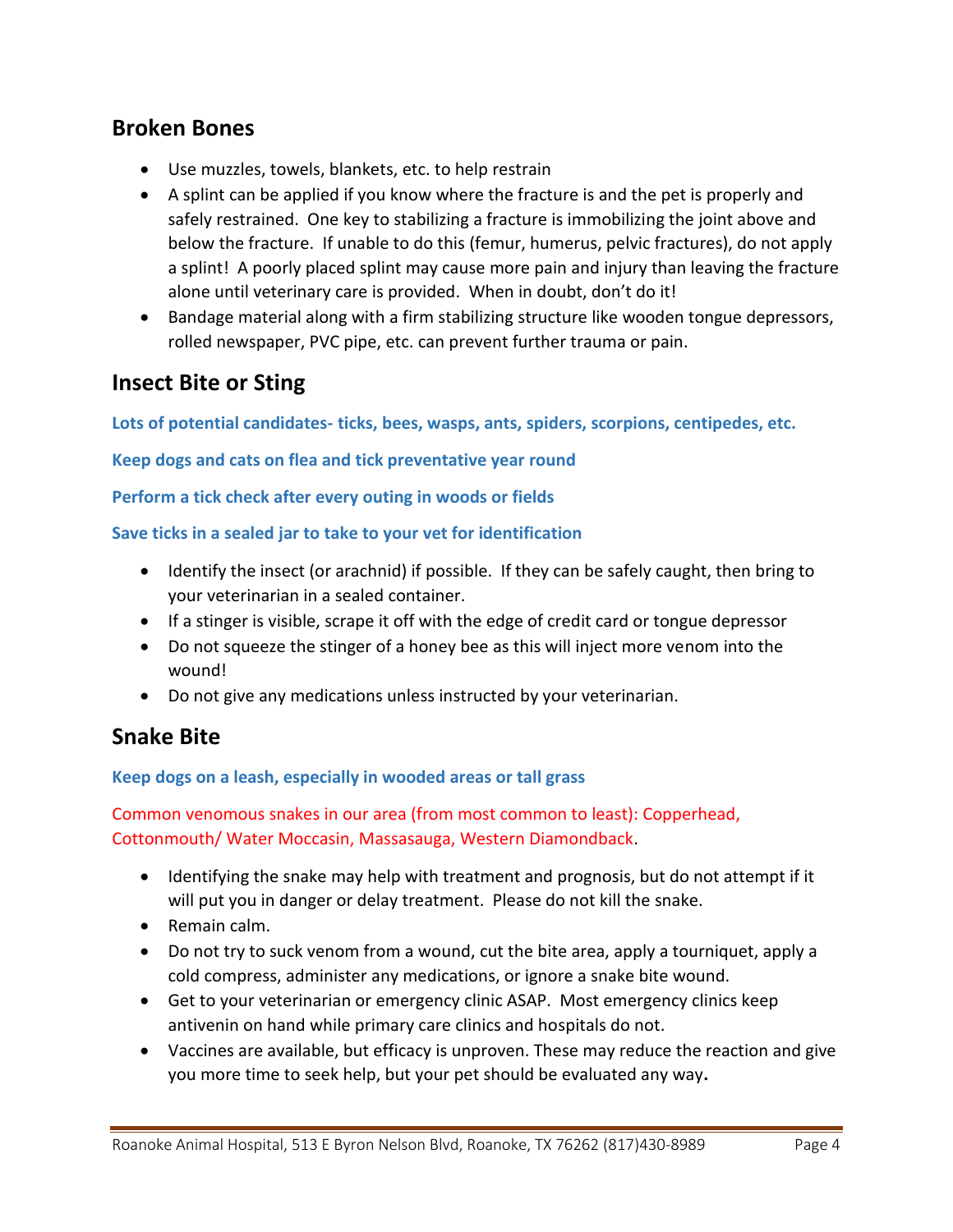### **Heat exhaustion or Heat stroke**

**Do not keep pets in an unventilated care or non-air conditioned car on warm days (15 minutes in a car on an 80 degree day can kill!)**

**Provide plenty of shade and cool water when outside.**

**Frequent breaks when playing. Resist the temptation to allow the dog to dictate length of play**

- Take a rectal temperature. If greater than 105, start gentle cooling and get to your vet.
- Offer cool water to drink.
- Use gentle cooling techniques, such as cool water on the ears, arm pits, abdomen, and paws, a fan aimed at the body and face. Do not give the pet a cold bath, or apply ice!
- Get to your veterinarian ASAP if pet not getting better within 15 minutes, seems worse at any time, vomits, has diarrhea or seems depressed
- Bulldogs and heavy coated breeds especially susceptible.

### **Incisional dehiscence (incision opening)**

**Follow instructions for confinement, exercise restriction, and wearing an E-collar post-op**

**Do not let your pet lick or scratch the area affected. E-collars, T-shirts and socks can prevent another surgery**

- Prevent pet from licking the area.
- If incision is located on the abdomen, lift the pet in and out of the car gently with a towel wrapped around the belly. Do not let the dog jump in or out of the car!
- Get to your veterinarian ASAP

### **Broken nail**

#### **Keep nails trimmed**

- Clean area and apply corn starch, flour or styptic powder to help the blood to clot
- Though painful, does not need to be seen immediately unless bleeding will not stop
- Should be addressed by your veterinarian due to degree of discomfort and likelihood of infection.

### **Vomiting/Diarrhea**

- Do not give any medication, such as Pepto Bismol, or Immodium, unless directed by your veterinarian for this instance
- Document what is contained in vomit.
- Do not worry if they do not want to eat within several hours of vomiting.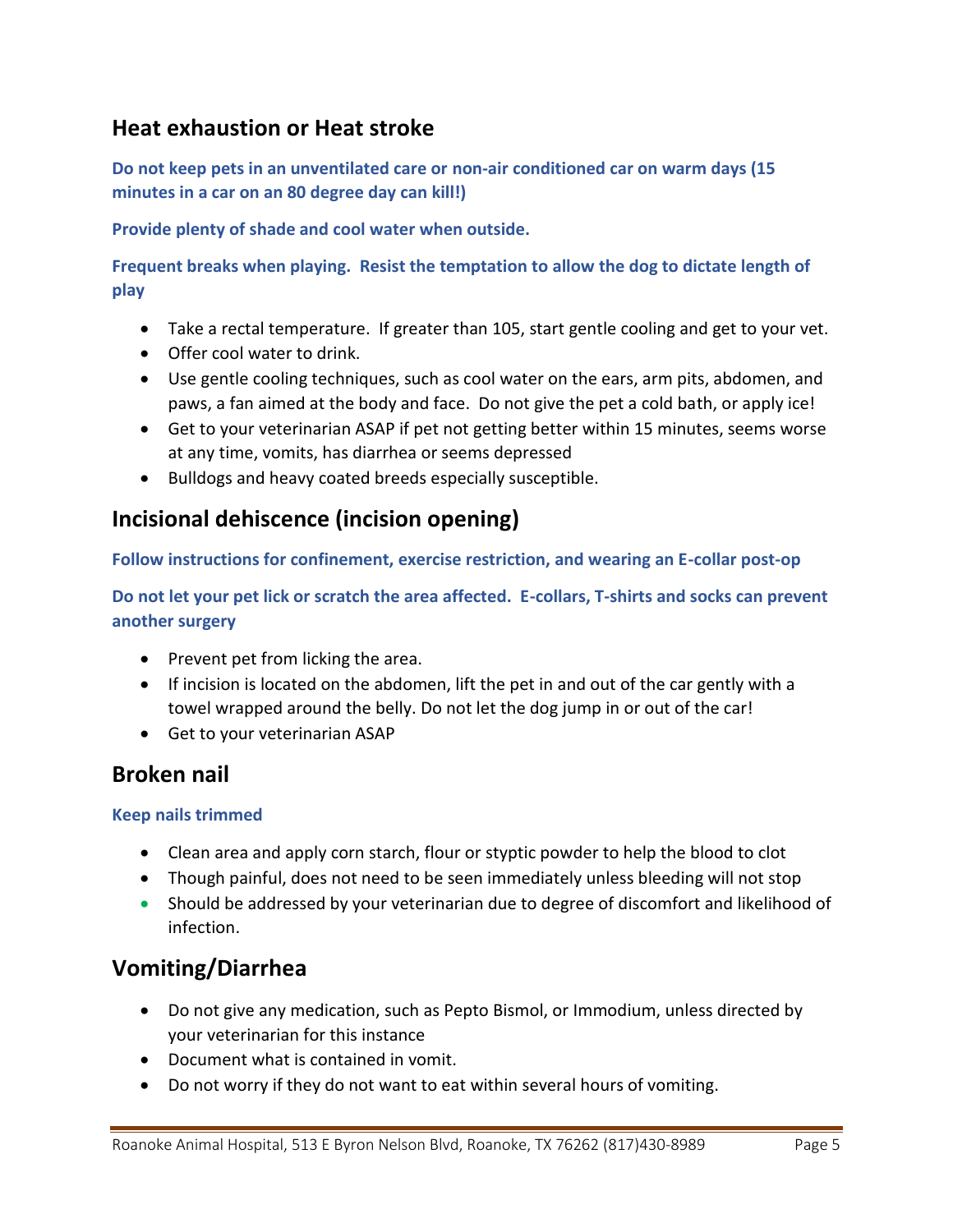Do not offer any food for 12 hours after last episode. Offer a small amount of water every 2-3 hours if no vomiting occurs. If able to keep down for another 12 hours, then you may offer a small amount of bland food like boiled white chicken and cooked white rice*.* 

# **Choking**

- Many choking events, are not choking, but caused by other respiratory or gastrointestinal issues.
- If you can see the object in the back of the throat, then the Heimlich may be attempted. Do not use the Heimlich unless you can see the object because you may the issue worse.
- Get to your veterinarian or emergency clinic ASAP even if the event has resolved.

### **Seizure**

- Do not pick your pet up to comfort it. A very serious bite may occur because your pet does not know what is going on.
- Do not stick your hands in their mouth. Dogs and cats cannot swallow their tongues.
- Stay calm, and attempt to time how long the seizure lasts (active shaking or convulsing)
- Keep your pet from hurting himself or herself, by preventing falling or knocking things over
- Take pet to your veterinarian as soon as possible

# **Toxin Ingestion (poisons, medications, cleaners, plants, chemicals, moldy food, etc.)……**

- Identify what your pet has ingested if possible. Best to bring bottles, packages, or any information on what the pet has eaten. Be comprehensive in what your pet gets orally besides food. Even if it is illegal, be honest because it can save your pet's life.
- Common toxic foods: Grapes/raisins, chocolate, caffeine, xylitol, bread dough, onions, garlic, macadamia nuts
- Many toxins take hours or days to show effects and are best treated early.
- "Natural" does not mean safe! Many of the most deadly toxins known to man are 100% natural
- Call poison control. ASPCA Animal Poison Control at (888) 426-4435 or Pet Poison Helpline 855-764-7661. It costs money, but this will save time (and possibly money), since they are on the cutting edge of diagnosis and treatment of toxin emergencies.
- Do not induce vomiting unless instructed. Vomiting the wrong thing, like certain toxins or batteries, or at the wrong time can make the situation worse
- Do not apply dog products to cats.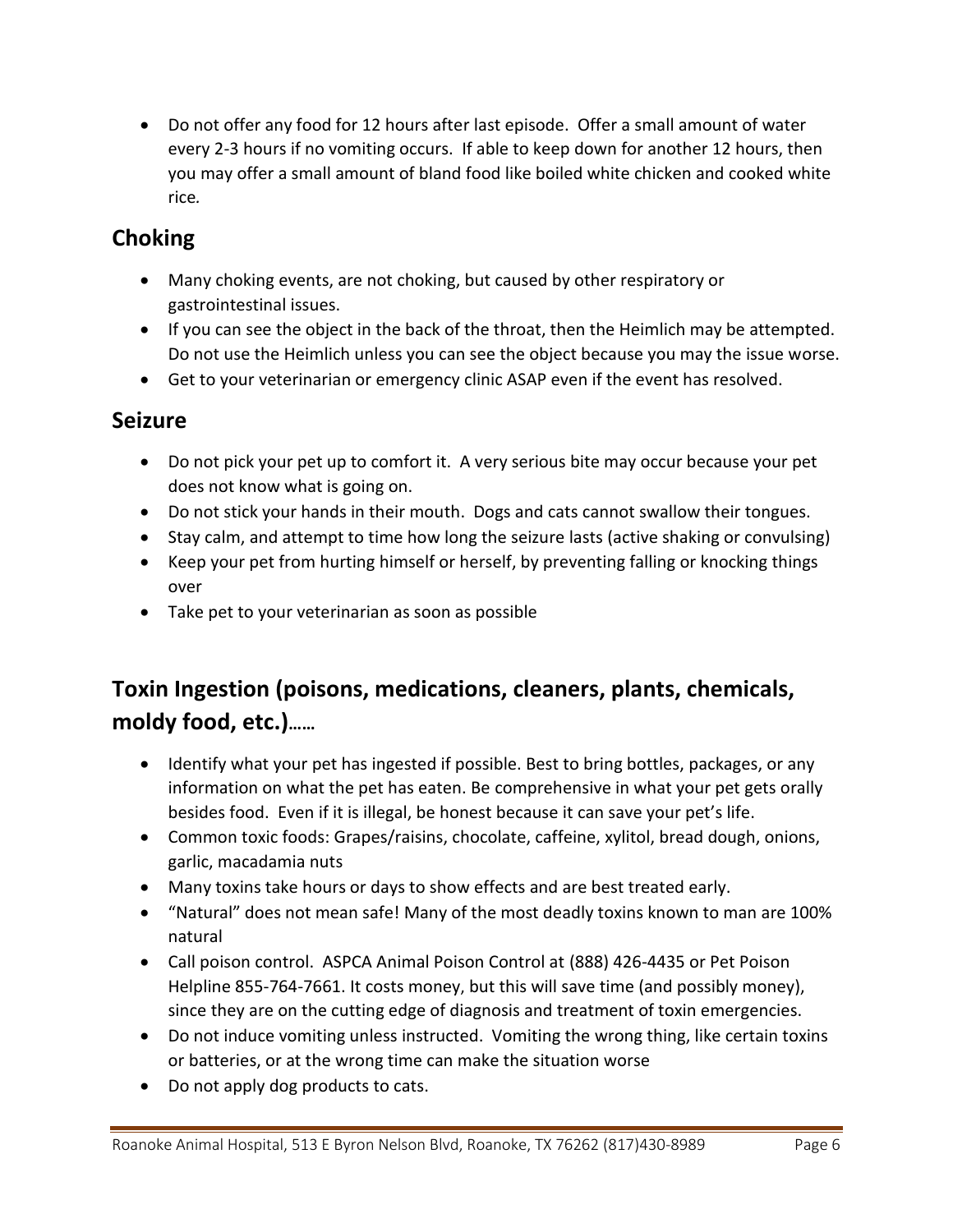# **Dystocia (problems with birth)**

- See your vet prior to birth for exam and x-rays. If you see signs of pushing for longer than 30 minutes, a puppy or sack appearing then going back in, lethargy, or more than 2 hours between puppies
- Puppies and kittens should be kept warm and dry at all times and should be nursing at least every 2-3 hours.
- Any birthing difficulty in a cat should be taken to your vet ASAP

## **CardioPulmonary Resuscitation (CPR)**

### **A= Airway**

**Taking care, try to examine the airway**

### **B=Breathing**

**Close the mouth, and gently exhale into the nostrils until the chest rises. Do not blow too hard!**

### **C=Circulation**

**Chest compressions every 2-3 seconds (about 20-40% of the width of the chest over the heart under the left armpit)**

#### **Prevention and Preparation:**

#### **Keep valuable contact information handy**

- Your veterinarian's numbers
- Local emergency clinic(s)
- Pet poison hotlines
- Prior to travel, research both day practices and emergency vets in the area you are staying or frequenting.
- Pertinent medical records (current conditions, lab work, medications, etc.)

**Keep your dog on a leash. Travel with your cat (or small dog) in a carrier.**

**Spaying and neutering helps prevent roaming, fighting, some cancers, and unwanted litters**

**Keep food, trash, medications, etc. stored away from pets**